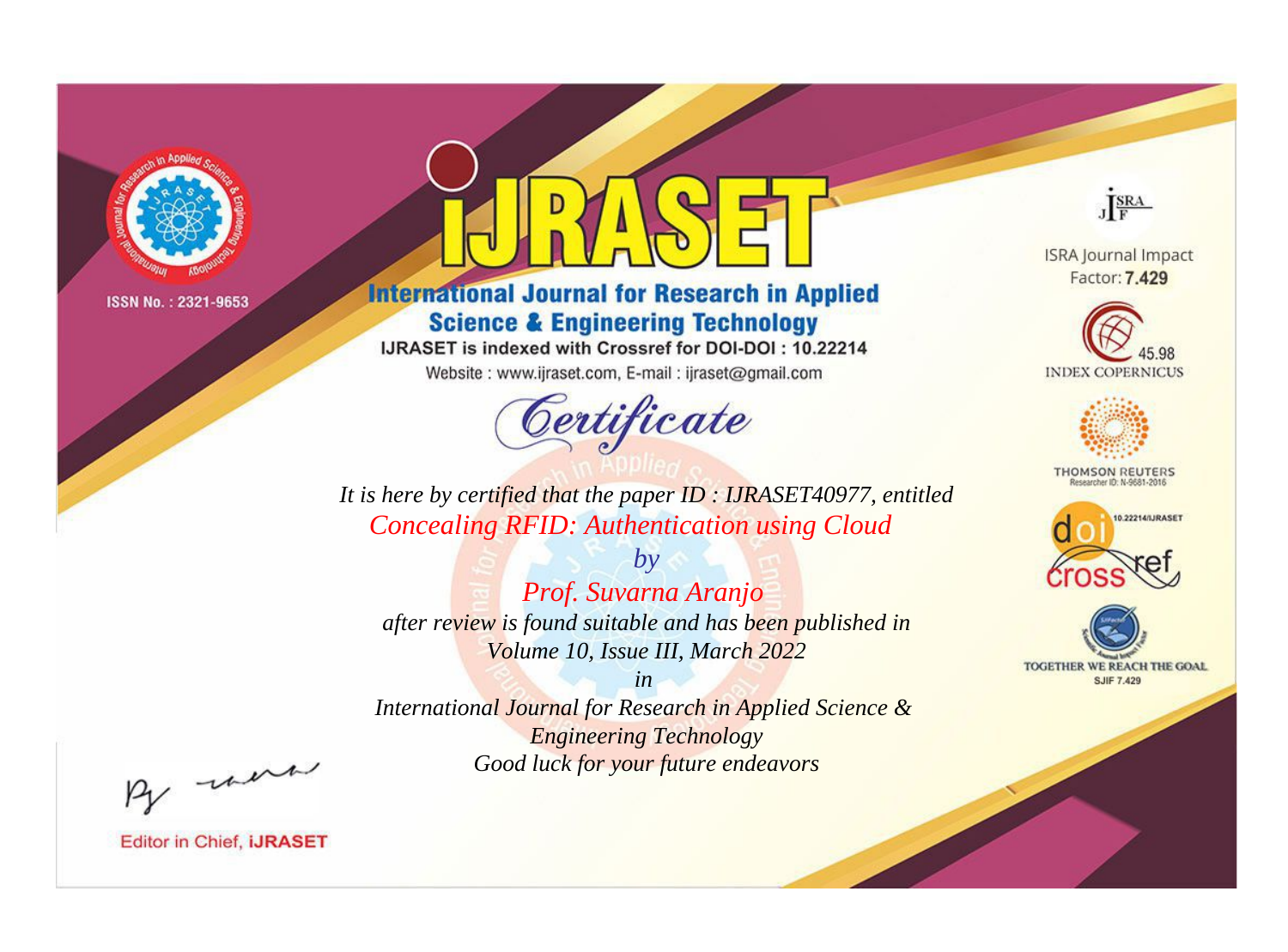

# **International Journal for Research in Applied Science & Engineering Technology**

IJRASET is indexed with Crossref for DOI-DOI: 10.22214

Website: www.ijraset.com, E-mail: ijraset@gmail.com



JERA

**ISRA Journal Impact** Factor: 7.429





**THOMSON REUTERS** 



TOGETHER WE REACH THE GOAL **SJIF 7.429** 

*It is here by certified that the paper ID : IJRASET40977, entitled Concealing RFID: Authentication using Cloud*

*Jay Panchal after review is found suitable and has been published in Volume 10, Issue III, March 2022*

*by*

*in* 

*International Journal for Research in Applied Science & Engineering Technology Good luck for your future endeavors*

By morn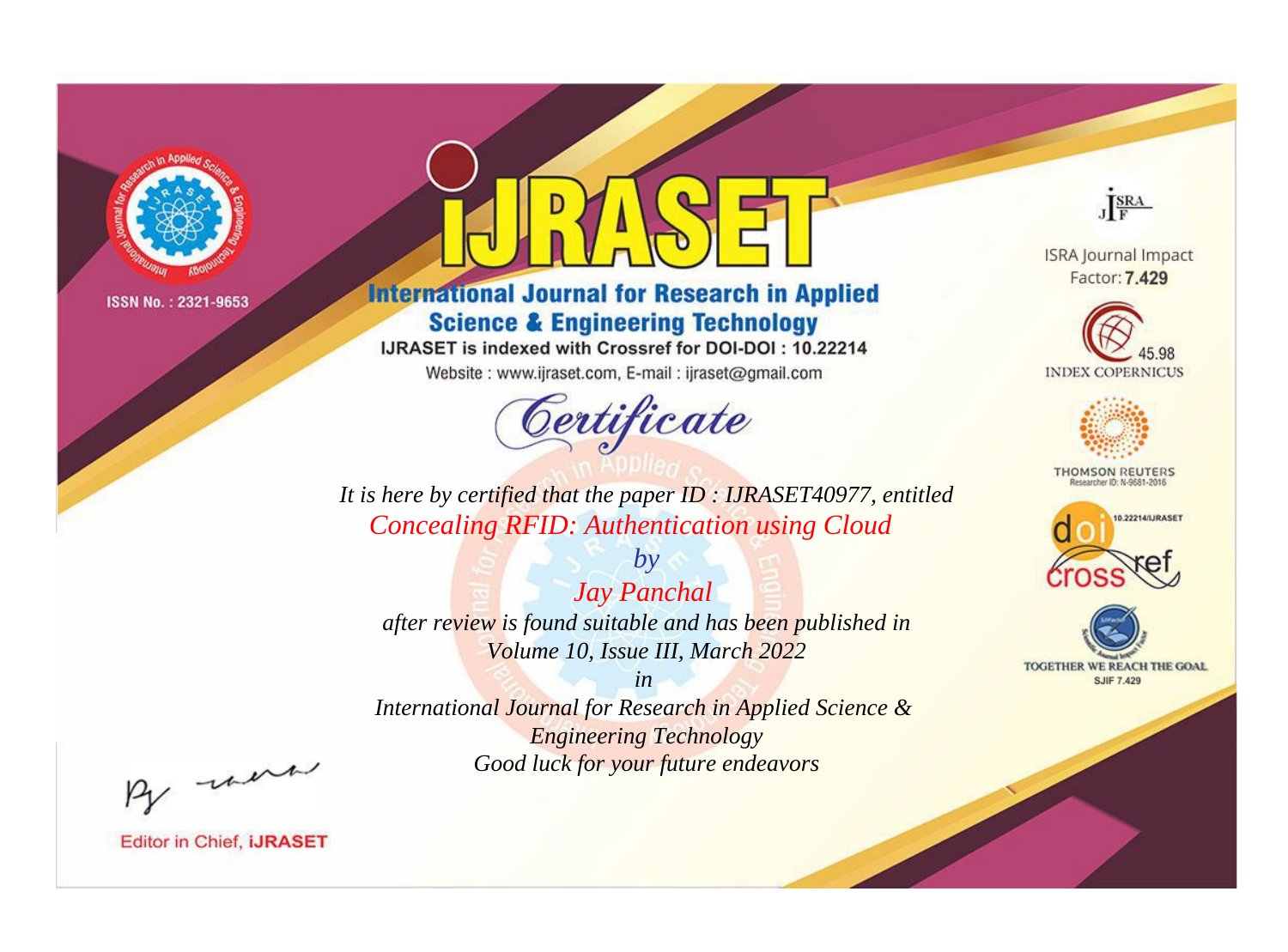

# **International Journal for Research in Applied Science & Engineering Technology**

IJRASET is indexed with Crossref for DOI-DOI: 10.22214

Website: www.ijraset.com, E-mail: ijraset@gmail.com



JERA

**ISRA Journal Impact** Factor: 7.429





**THOMSON REUTERS** 



TOGETHER WE REACH THE GOAL **SJIF 7.429** 

It is here by certified that the paper ID: IJRASET40977, entitled **Concealing RFID: Authentication using Cloud** 

**Bhavna Sarkar** after review is found suitable and has been published in Volume 10, Issue III, March 2022

 $b\nu$ 

 $in$ International Journal for Research in Applied Science & **Engineering Technology** Good luck for your future endeavors

By morn